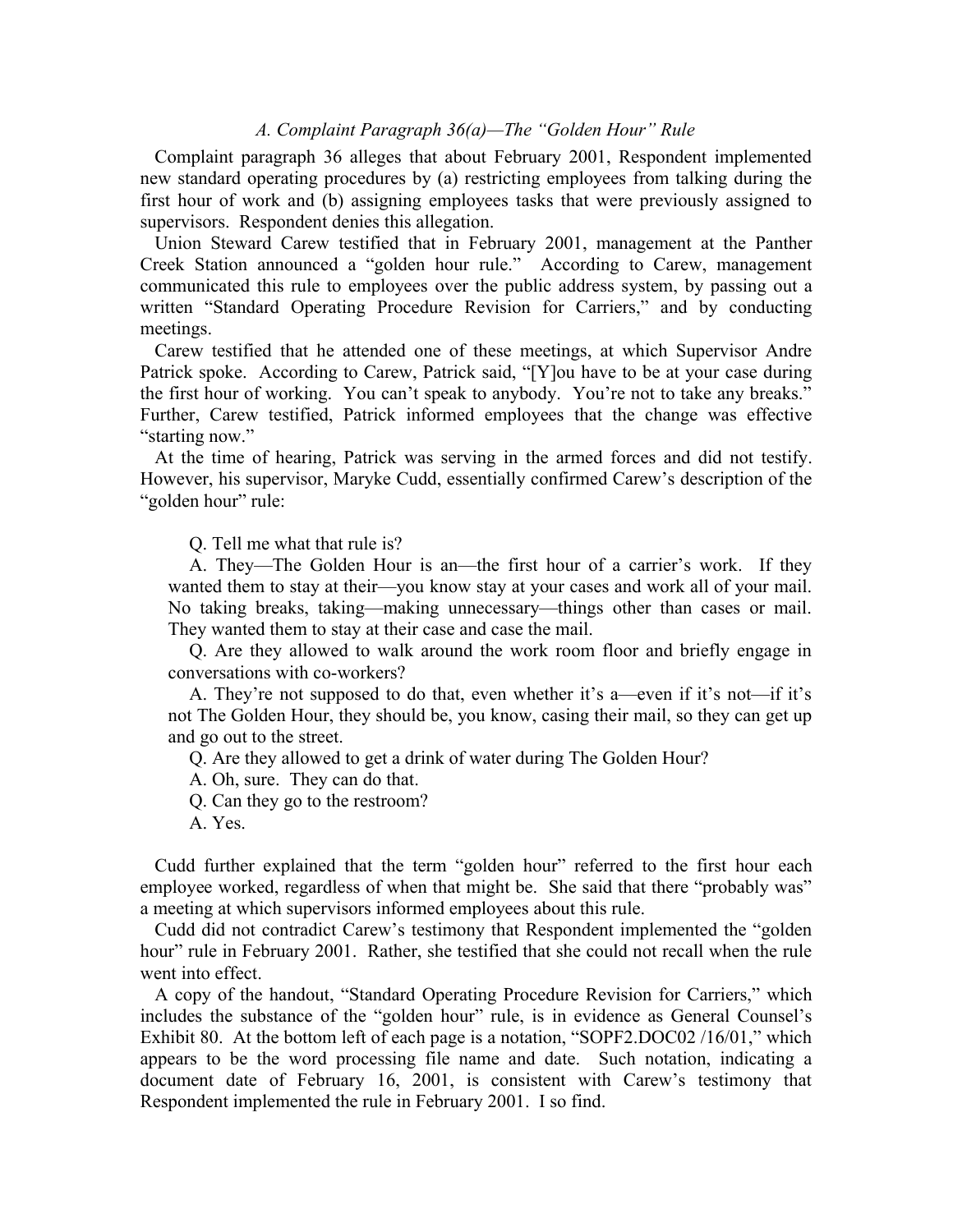This handout includes the provision that "[a]fter reporting and during the first hour carriers are expected to be at their cases, working diligently and quietly without personal conver-sation with others." Carew testified that before the announcement of this rule in February 2001, Respondent had no rule requiring carriers to work "diligently and quietly without personal conversation with others." For the reasons discussed above, I conclude that Carew was a reliable witness. Crediting his testimony, I find that this prohibition of conversation did constitute a change in conditions of employment.

The Union protested this change in a grievance, which is still pending. The grievance invokes article 5 of the collective-bargaining agreement, which states in part that Respondent "will not take any actions affecting wages, hours and other terms and conditions of employment as defined in Section 8(d) of the National Labor Relations Act which violate the terms of this Agreement or are otherwise inconsistent with its obligations under law."

Respondent has not advocated that the Board defer this unilateral change allegation to the arbitral process. Rather, in oral argument, Respondent's counsel focused on the merits of the allegation, taking the position that no unilateral change had occurred:

Concerning the golden hour, General Counsel's Exhibit No. 80 requires nothing new. No one was ever prevented from taking a break during the first hour of work. The Postal Service has an absolute right to manage its work force the way it seems fit, and to require employees or to recommend that employees not take a break during the first hour of work is not unreasonable and is not a unilateral change.

\*\*\*\*\*\*For several reasons, Respondent's argument is incorrect. Although Respondent asserts that the "golden hour" rule "requires nothing new," it clearly imposed restrictions not present before by prohibiting employees from talking with each other while they sorted mail and by precluding them from scheduling a break during the first hour of work. Credible evidence establishes that the employees enjoyed these privileges before imposition of the rule.

\*\*\*\*\*\*\*Respondent elicited testimony that no employee had been disciplined for violating the "golden hour" rule and argued that no one "was ever prevented from taking a break during the first hour of work." However, the existence of the rule itself, and the possibility of being disciplined for violating it, make it impossible to determine whether any employee had been prevented from taking a break. Because of the rule, an employee simply may have decided to schedule his break at another time, even though in the absence of the rule, the employee would have taken the break during the "golden hour."

\*\*\*\*\*\*\*Respondent's argument that the "Postal Service has an absolute right to manage its work force the way it seems fit" is palpably wrong. Under the law, an employer may not make a material, substantial and significant change in any term or condition of employment which is a mandatory subject of bargaining without first notifying and bargaining with the exclusive representative of the affected employees.

Certainly, a union may waive the right to bargain regarding the changes an employer may make during the term of a collective-bargaining agreement. Depending on the circumstances, a union's agreement to a management rights clause may constitute such a waiver. In the present case, however, the converse is true. Respondent specifically agreed, in article 5 of the collective-bargaining agreement, *not* to make unilateral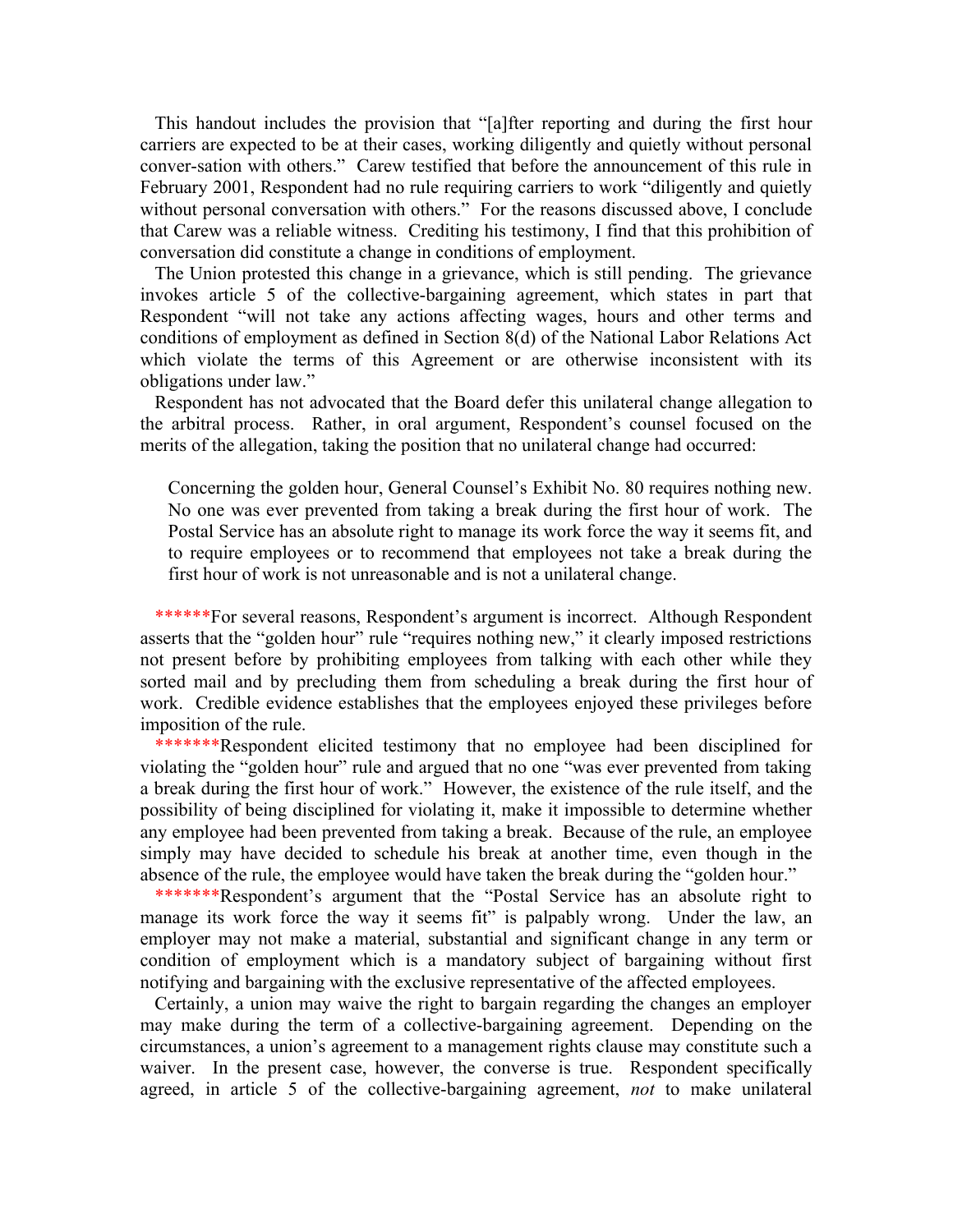changes.

Respondent further argued that "to require employees or to recommend that employees not take a break during the first hour of work is not unreasonable and is not a unilateral change." More precisely, it appears that Respondent is contending that this limitation on breaks is not a material, substantial and significant change in terms and conditions of employment.

It is true that limiting an employee's discretion in scheduling a break is not the same thing as reducing or eliminating the allotted breaktime all together. However, the ability to choose when to take the allotted break time remains a very material, substantial and significant condition of employment.

\*\*\*\*\*\*\*Depriving an employee of this degree of autonomy, previously enjoyed, does more than demean the dignity of the employee, significant as that may be. It also limits the ability of the employee to seek relief from the pressures of demanding and monotonous tasks by scheduling the break at the time when the job seems most overwhelming.

Few doubt that the challenge of handling enormous volumes of mail and delivering it on time creates psychological stresses. In extreme cases, such stresses have reached tragic proportions. In the abstract, an employee's ability to schedule his break for his own convenience may seem a minor privilege, but to a worker in such a stressful position, this small amount of control can have major consequences for physical and mental health.

Since the 1950s, researchers have demonstrated that giving an individual even a modicum of control over a stressful situation significant reduces the incidence of conditions, such as stomach ulcers, which may be caused or exacerbated by such stress. Conversely, depriving an individual even of this small amount of control increases vulnerability to such conditions.

Prohibiting employees from scheduling a break during the first hour of work—a privilege they previously enjoyed—reduces their control over the stressful work environment and their adaptability to it. Such a change can hardly be considered immaterial, insubstantial, or insignificant.

Additionally, as noted above, Respondent's argument also ignores that the "golden hour" rule did more than restrict the employees' right to schedule their breaks. It also prohibited talking, by requiring employees to work "quietly without personal conversation with others."

The record establishes that before the promulgation of this rule, employees enjoyed the right to talk with each other as they sorted the mail. Leaving aside the possible psychological effects of prohibiting employees under stress from talking with each other, common sense compels the conclusion that such a change in working conditions is material, substantial, and significant.

Respondent's argument that there was no unilateral change can mean two things, either that there was no change, or that there was a change but it was not unilateral. Convincing evidence establishes that the "golden hour" rule changed working conditions. Credible witnesses testified that such changes took place, and the document announcing the "golden hour" rule suggests as much in its title, "Standard Operating Procedure *Revision* for Carriers." (Emphasis added.) The word "revision" itself signifies a change.

The record also establishes that the change was unilateral. Local Union President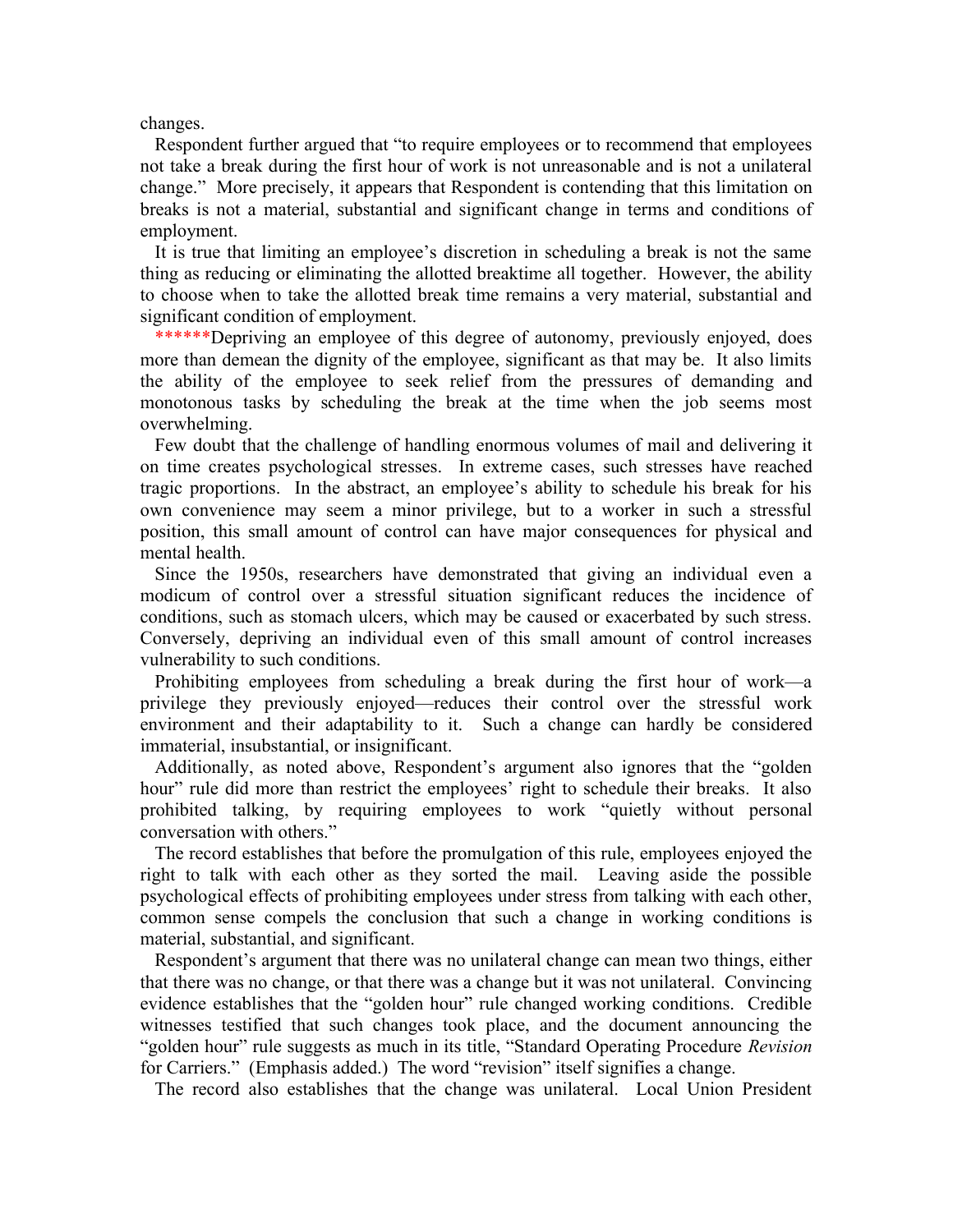Priscilla Grace testified that no agreement existed which would permit Respondent to limit the time when employees chose to take their breaks. Moreover, she credibly testified that "we have a written agreement that applies throughout the areas that we represent that allows employees to take the break at a time of their own choice." Under this agreement, Grace said, an employee could take a break "the first minute of the day" if the employee wanted to do so.

Crediting this testimony, and noting further that the Union has filed a grievance to protest the change, I find that Respondent unilaterally implemented the "golden hour" rule during the term of the collective-bargaining agreement without obtaining the Union's agreement to do so. Further, I conclude that this rule caused material, substantial and significant changes in working conditions which were mandatory subjects of collective bargaining. Therefore, I recommend that the Board find that Respondent's announcement and implementation of this rule violated Section 8(a)(5) and (1) of the Act.

#### **REMEDY**

Respondent violated Section  $8(a)(5)$  and (1) of the Act in two ways. On numerous occasions, described in detail above, it failed and refused to provide relevant and necessary information requested by the Union. In some instances, the information related solely to Respondent's function representing an employee in the grievance procedure, and the grievance precipitating the information request has been resolved. In those instances, I do not recommend that the Board order Respondent to furnish the information to the Union.

In many other instances, the underlying grievance is still pending, and in some cases, the requested information served more than one purpose; it assisted the Union in representing a particular grievant but also was relevant to some of the Union's other duties as exclusive bargaining representative.

In these instances, where the requested information relates to a pending grievance or other ongoing duties of the exclusive bargaining representative, I recommend that the Board order Respondent to furnish the information. Should questions arise concerning the continuing utility of the requested information, I recommend that such issues be resolved in the compliance stage.

Further, I recommend that the Board order Respondent to rescind its unlawful "golden hour" rule which prohibited employees from talking with each other during the first hour of their work, and curtailed their right to take breaks during that period. The record does not indicate that Respondent disciplined any employee for violation of this unlawful rule. Should it appear that any employee did suffer discipline because of this rule, I recommend that the remedy for that employee be addressed during the compliance stage.

Also, I recommend that the Board order Respondent to rescind the unlawful unilateral change which resulted in denial of Steward Carew's request to represent an employee at another of Respondent's facilities, and restore the policy that was in effect before the unlawful change.

Further, I recommend that the Board order Respondent to rescind its unilaterally imposed policy requiring the Union to pay in advance the costs of locating and photocopying requested documents, and to restore its previous practice. It should be stressed that even under its old policy, Respondent usually did not charge the Union for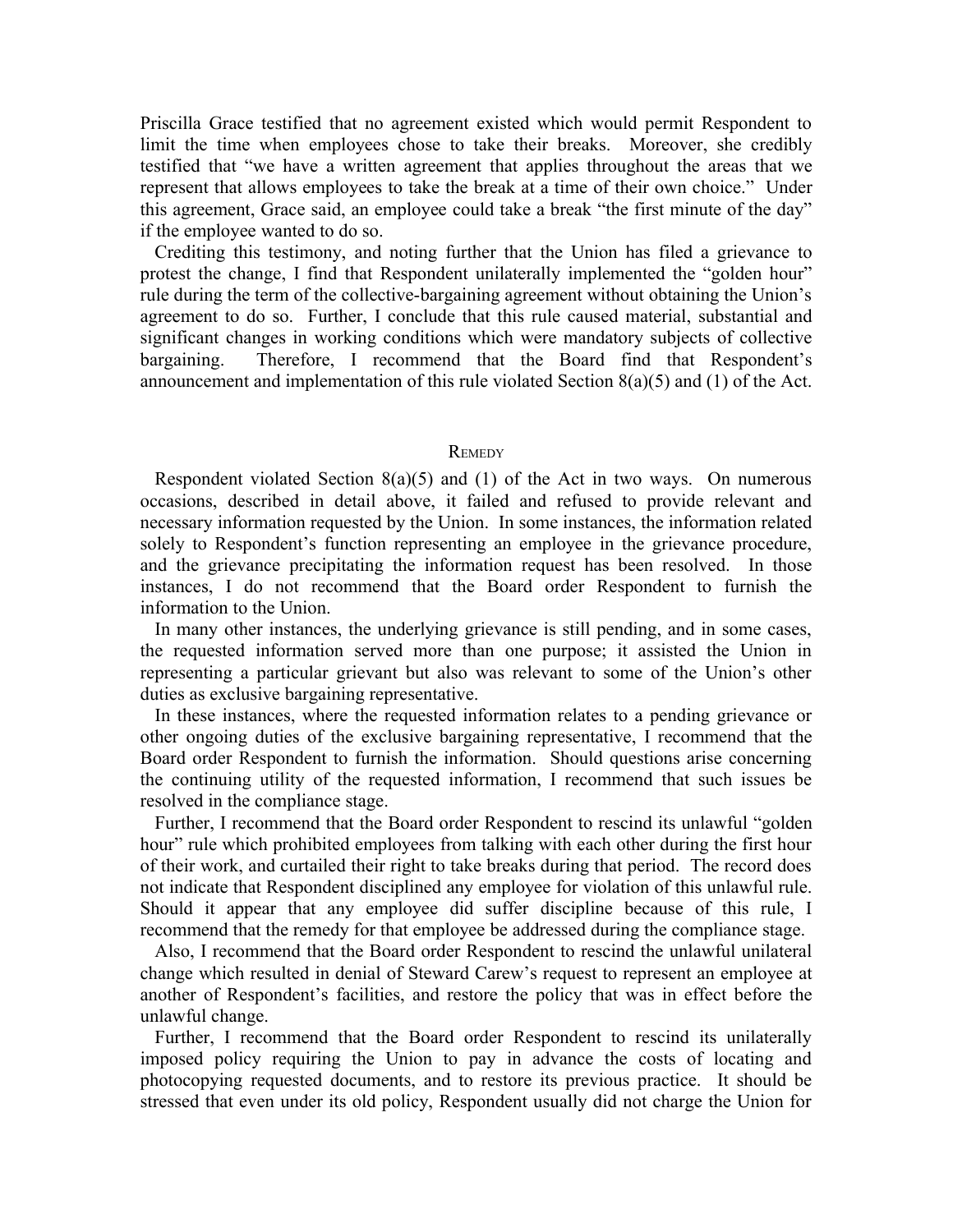the costs of locating and copying documents. It did so only infrequently, when the document costs were unusually large. In recommending that the Board order Respondent to reinstate its prior practice of providing the documents to the Union and billing the Union for the costs, I certainly do not suggest that Respondent be allowed to increase either the frequency or amount of such charges. Should questions arise concerning Respondent's adherence to its prior practice, I recommend that these issues be resolved at the compliance stage.

Certainly, Respondent should be required to post a notice to employees addressing all of the violations herein. A question arises, however, as to where Respondent should be ordered to post this notice.

Respondent has a history of violating Section 8(a)(5) of the Act. Board volumes document numerous cases in which Respondent failed and refused to provide necessary and relevant information to a union representing its employees. See, e.g., *Postal Service*, 276 NLRB 1282 (1985); *Postal Service*, 280 NLRB 685 (1986); *Postal Service*, 289 NLRB 942 (1988); *Postal Service*, 301 NLRB 709 (1991); *Postal Service*, 303 NLRB 463 (1991); *Postal Service*, 303 NLRB 502 (1991); *Postal Service*, 305 NLRB 997 (1991); *Postal Service*, 307 NLRB 429 (1992); *Postal Service*, 307 NLRB 1105 (1992); *Postal Service*, 308 NLRB 358 (1992); *Postal Service*, 308 NLRB 547 (1992); *Postal Service*, 308 NLRB 1305 (1992); *Postal Service*, 309 NLRB 309 (1992); *Postal Service*, 310 NLRB 391 (1993); *Postal Service*, 310 NLRB 530 (1993); *Postal Service*, 310 NLRB 701 (1993); *Postal Service,* 337 NLRB No. 130 (2002); and *Postal Service*, 332 NLRB No. 62 (2000).

In all of these cited cases, the Board found that Respondent violated Section  $8(a)(5)$  by failing to furnish a requesting union with relevant and necessary information. In one of these cases, the Board ordered Respondent to post a notice at each of its facilities nationwide. See *Postal Service*, 303 NLRB 463 at fn. 5 (employerwide policy which resulted in the unfair labor practices warranted notice posting at all facilities).

This nationwide posting, of course, necessarily included all of Respondent's facilities in its Houston district. Such a posting should have placed Respondent's management, including its managers in the Houston district, on explicit notice of Respondent's duty to provide relevant and necessary information requested by an exclusive bargaining representative. Obviously, these postings, including the nationwide posting, have not cured Respondent of its tendency to violate this particular section of the Act.

In this case, the General Counsel has not requested that the Board order Respondent to post a notice nationwide, and I am reluctant to recommend such a remedy sua sponte based only on the record in this case. However, I do recommend that the Board order Respondent to post the notice at all of its facilities in its Houston district. Although the evidence here does not establish that a nationwide policy caused the unfair labor practices, as in *Postal Service*, supra, 303 NLRB 463, it does suggest an areawide phenomenon.

The record here establishes that Respondent committed similar violations in at least five different postal facilities in its Houston district. The violations appear to have been cut from the same cloth, and it is difficult to attribute them to mere coincidence. Rather, it seems likely that they arose either because higher management in the Houston district encouraged local managers to stonewall the Union, or because they created an environment in which such actions by local managers were rewarded rather than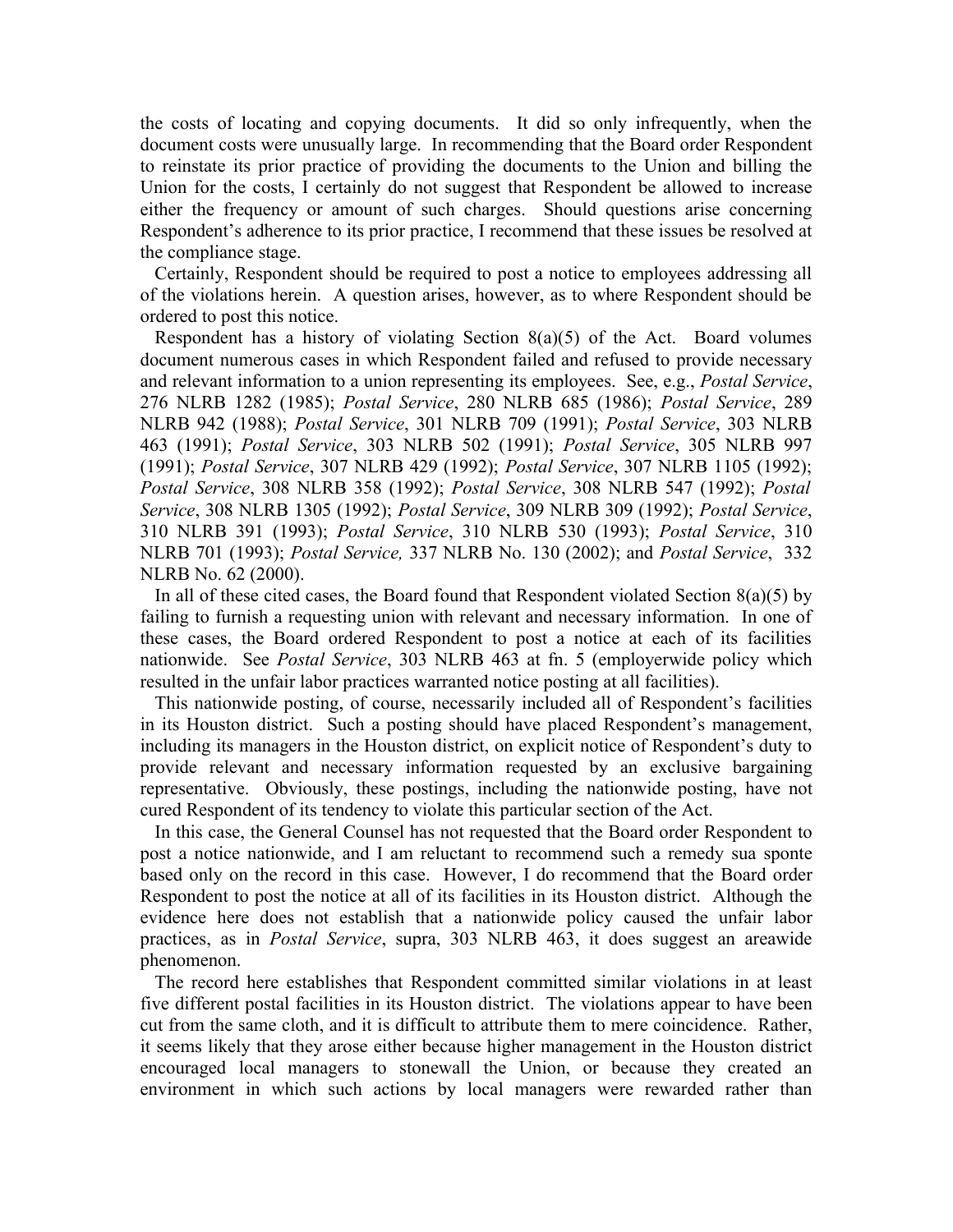condemned.

In oral argument, Respondent's counsel asserted that nationwide, "99 percent of the information requests go unnoticed because the Postal Service complies. Further analysis indicates that a large percentage of the one percent of cases that go to charge and eventually go to complaint, were *brought by the Houston district*." (Emphasis added.)

This observation by Respondent's counsel supports my conclusion that whatever "virus" is causing these repeated  $8(a)(5)$  violations, it has spread beyond a single facility. Additionally, based on the numerous past cases, cited above, in which the same Respondent committed similar unfair labor practices, it appears that the "virus" has developed some resistance to notice postings. Therefore, I believe that requiring Respondent to post the notice only at the five individual facilities would fall short of curing the problem.

It certainly would not be punitive to prescribe a remedy strong enough to inhibit the spread of this "virus" throughout the Houston district. The benefits of a districtwide notice posting would, I believe, outweigh any extra burdens such a posting would impose. Therefore, I recommend that the Board order Respondent to post the notice in all of its facilities and offices in the Houston district.

Although the Board typically does not order a districtwide posting, Respondent should be aware that its past history provides little reason to believe that a lesser remedy would end this particular type of unlawful conduct. As noted above, in a large number of previous cases, the Board has found that this same Respondent violated this same section of the Act in the same way, by refusing to provide a union with requested relevant and necessary information.

These repeated violations harm not only Respondent's employees and their Unions, but also burden the taxpayers who finance the investigation and prosecution of such unfair labor practices. Respondent must recognize that it has received clear and unequivocal notice that it must stop violating the Act, and that continuing the type of conduct found unlawful here could, in the future, justify an extraordinary remedy, such as an order requiring it to pay the General Counsel's litigation expenses.

The General Counsel has not sought such an order here and I do not recommend that the Board impose one. However, in contemplating the course of its future conduct, Respondent needs to recognize that an extraordinary persistence in violating the Act can necessitate an extraordinary remedy. If the prior cases and this one can be likened to dots on a graph, connecting the dots produces essentially a straight line pointing in the direction of further violations. I hope that Respondent will connect the dots, examine its path, and change direction.

# CONCLUSIONS OF LAW

1. The Respondent, United States Postal Service, is an independent establishment of the Executive Branch of the Government of the United States, and is subject to the jurisdiction of the National Labor Relations Board by virtue of Section 1209 of the Postal Reorganization Act.

2. The Charging Party, National Association of Letter Carriers, AFL–CIO, and its affiliate, National Association of Letter Carriers, Branch 283, collectively referred to below as the Union, are labor organizations within the meaning of Section 2(5) of the Act.

3. The following employees of Respondent constitute a unit appropriate for the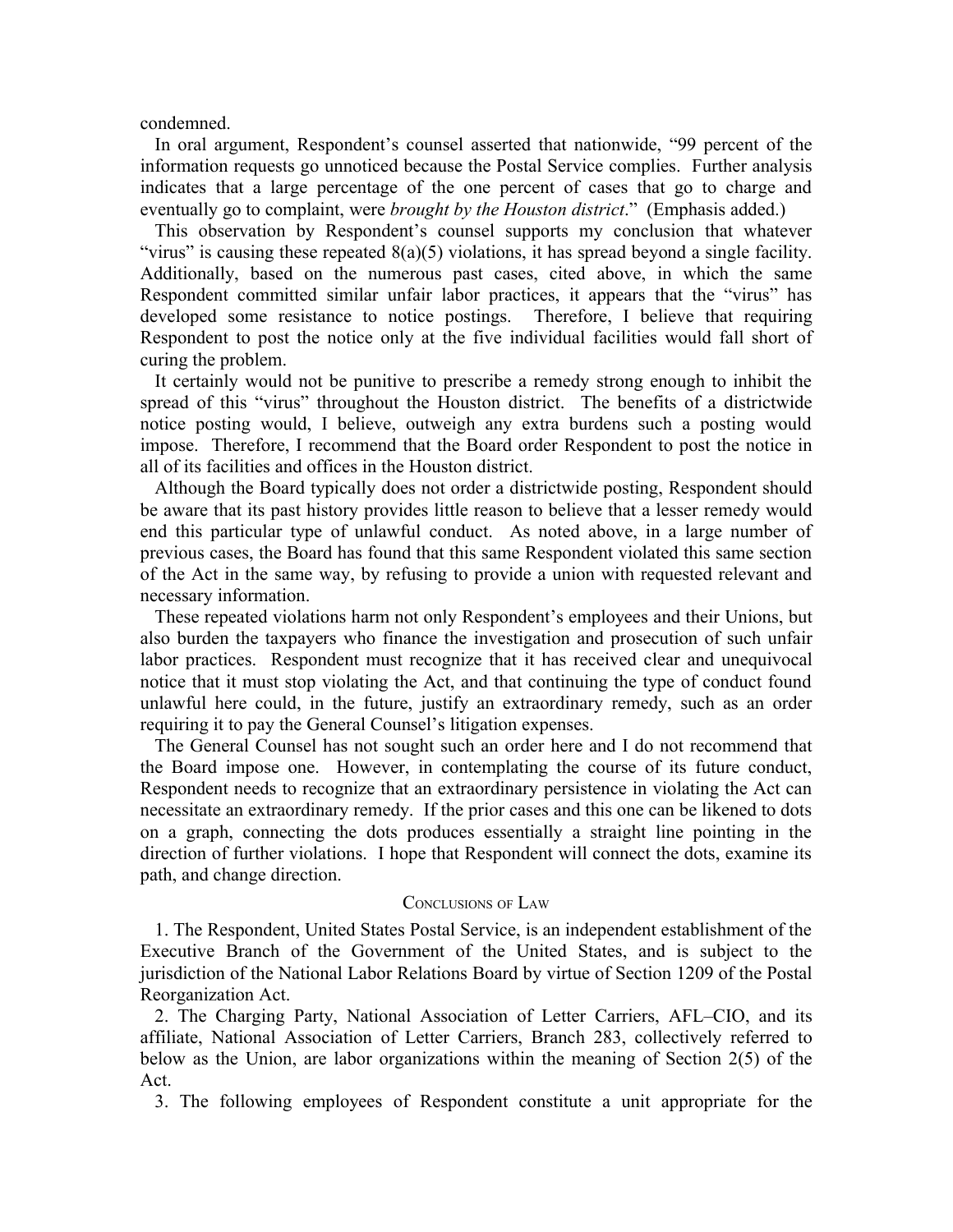purposes of collective bargaining within the meaning of Section 9(b) of the Act:

INCLUDED: All letter carriers.

EXCLUDED: Managerial and supervisory employees, professional employees, employees engaged in personnel work in other than a purely non-confidential clerical capacity, security guards, Postal Inspection Service employees, employees in the supplemental workforce as defined in Article 7, rural letter carriers, mailhandlers, maintenance employees, special delivery messengers, motor vehicle employees, and postal clerks.

4. Since about 1971, the Union has been the designated exclusive collective-bargaining representative of the unit described above, and has been recognized as such by Respondent.

5. At all times since 1971, based on Section 9(a) of the Act, the Union has been the exclusive collective-bargaining representative of the unit described in paragraph 3, above. 6. Respondent violated Section 8(a)(5) and (1) of the Act by failing and refusing to furnish the Union, in a timely manner, information the Union had requested on or about the following dates, which information was relevant to and necessary for the Union to perform its functions as the exclusive bargaining representative of the bargaining unit described in paragraph 3, above: May 12, 2001 (complaint par. 9(a)); May 31, 2001 (complaint par. 12(a)); June 1, 2001 (complaint pars. 15(a), (c), (d), (e), and (f)); June 4, 2001 (complaint par. 12(b)); June 5, 2001 (complaint pars. 9(b) and 15(b)); June 11, 2001 (complaint par.  $15(g)$ ); June 12, 2001 (complaint par. 27(b)); June 26, 2001 (complaint par. 12(c)); June 29, 2001 (complaint par. 15(h)); June 30, 2001 (complaint pars. 15(i), (i), (l), (m), and (n)), and  $27(a)$ ; July 1, 2001 (complaint par. 33(a)); July 2, 2001 (complaint par.  $27(c)$ ); July 7, 2001 (complaint par.  $33(b)$ ); July 9, 2001 (complaint par. 33(c)); July 12, 2001 (complaint par. 33(d)); July 13, 2001 (complaint pars. 12(d), 33(f) and (g)); July 14, 2001 (complaint pars.  $33(i)$  and (k)); July 17, 2001 (complaint pars.  $33(d)$  and (i)); July 18, 2001 (complaint par. 12(e)); August (no date specified) 2001 (complaint par.  $33(v)$ ); August 1, 2001 (complaint par.  $33(0)$ ); August 15, 2001 (complaint par. 33(q)); August 15, 2001 (complaint pars. 27(d) and 33(n)); August 16, 2001 (complaint pars. 33(r), (s), and (t)); August 20, 2001 (complaint par. 33(p)); September 14, 2001 (complaint pars. 27(f), 33(bb) and (cc)); September 17, 2001 (complaint par.  $33(ii)$ ); September 18, 2001 (complaint par.  $33(ff)$ ); September 19, 2001 (complaint par.  $33(z)$ ); September 21, 2001 (complaint par.  $33(dd)$ ); September 22, 2001 (complaint par.  $33(u)$ ); September 25, 2001 (complaint pars.  $33(y)$  and (ee)); September 28, 2001 (complaint par. 33(gg); October 25, 2001 (complaint par. 33(vv)); October 29, 2001 (complaint par. 27(h)); November (no date specified) 2001 (complaint par. 33(ll)); November 8, 2001 (complaint par. 30(a)); November 17, 2001 (complaint pars. 33(jj), (kk), (mm), 33(nn), (oo), (pp), (qq), (rr), and (ss)); December 2, 2001 (complaint par. 33(uu)); and December 3, 2001 (complaint par. 33(ww)).

7. Respondent violated Section 8(a)(5) and (1) of the Act by making the following material, substantial, and significant changes in conditions of employment which were mandatory subjects of collective-bargaining, without first notifying the Union and affording it the opportunity to negotiate regarding such changes: On or about February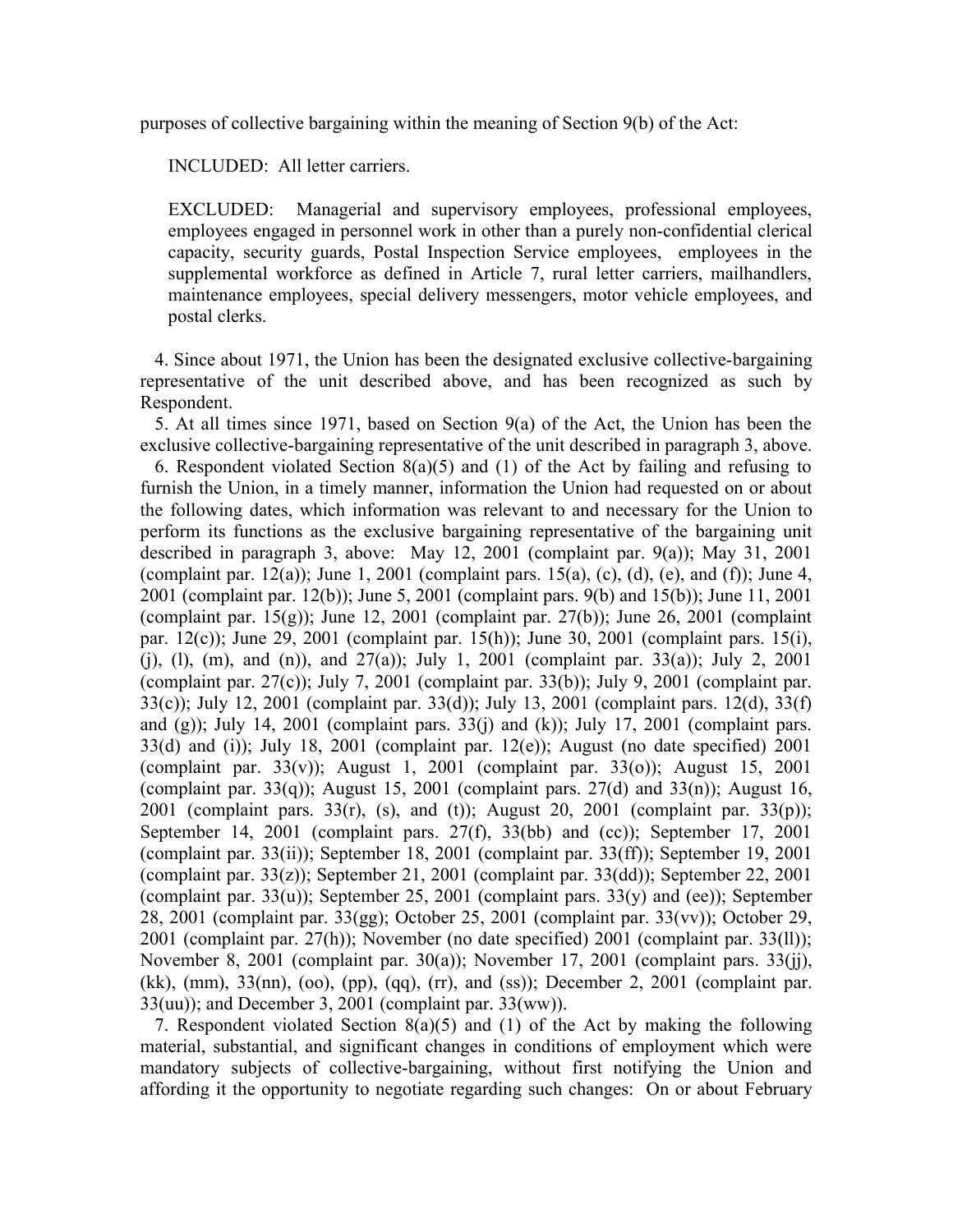16, 2001, Respondent announced and implemented a "golden hour" rule which prohibited employees from talking with each other while working and from taking breaks during each employee's first hour of work (complaint par. 36(a)); on about June 7, 2001, Respondent changed its existing policy allowing a union steward to receive permission to represent bargaining unit employees at a facility other than where the steward worked (complaint par. 37); on about August 29, 2001, Respondent imposed a new requirement that the Union pay for copies of requested documents in advance as a condition of receiving those copies (Complaint par. 38).

8. Except for the violations described in paragraphs 6 and 7, above, Respondent did not violate the Act in any manner alleged in the complaint.

On these findings of fact and conclusions of law and on the entire record in this case, I issue the following recommended

### ORDER

The Respondent, United States Postal Service, its officers, agents, successors, and assigns, shall

1. Cease and desist from

(a) Failing and refusing to furnish in a timely manner, to a union which is the exclusive collective-bargaining representative of a unit of its employees, information requested by the Union which is relevant to the union's performance of its functions as the employees' representative and necessary for that purpose.

(b) Making material, substantial and significant changes in wages, hours, or other terms and conditions of employment which are mandatory subjects of bargaining with a union representing its employees, without first notifying and bargaining with that union.

(c) In any like or related manner interfering with, restraining, or coercing its employees in the exercise of their rights to self-organization, to form, join, or assist any labor organization, to bargain collectively through representatives of their own choosing, or to engage in concerted activities for the purpose of collective bargaining or other mutual aid or protection, or to refrain from any and all such activities.

2. Take the following affirmative action necessary to effectuate the policies of the Act.

(a) Furnish the Union the requested information as set forth in the decision herein.

(b) Rescind the unilateral changes in conditions of employment found unlawful herein, and restore the conditions which existed before those changes.

(c) Within 14 days after service by the Region, post at all of its facilities in Respondent's Houston, Texas district, copies of the attached notice marked "Appendix A." Copies of the notice, on forms provided by the Regional Director for Region 16, after being signed by the Respondent's authorized representative, shall be posted by the Respondent immediately upon receipt and maintained for 60 consecutive days in conspicuous places including all places where notices to employees are customarily posted. Reasonable steps shall be taken by the Respondent to ensure that the notices are not altered, defaced, or covered by any other material. In the event that, during the pendency of these proceedings, the Respondent has gone out of business or closed the facility involved in these proceedings, the Respondent shall duplicate and mail, at its own expense, a copy of the notice to all current employees and former employees employed by the Respondent at any time since February 16, 2001.

(d) Within 21 days after service by the Region, file with the Regional Director a sworn certification of a responsible official on a form provided by the Regional Director